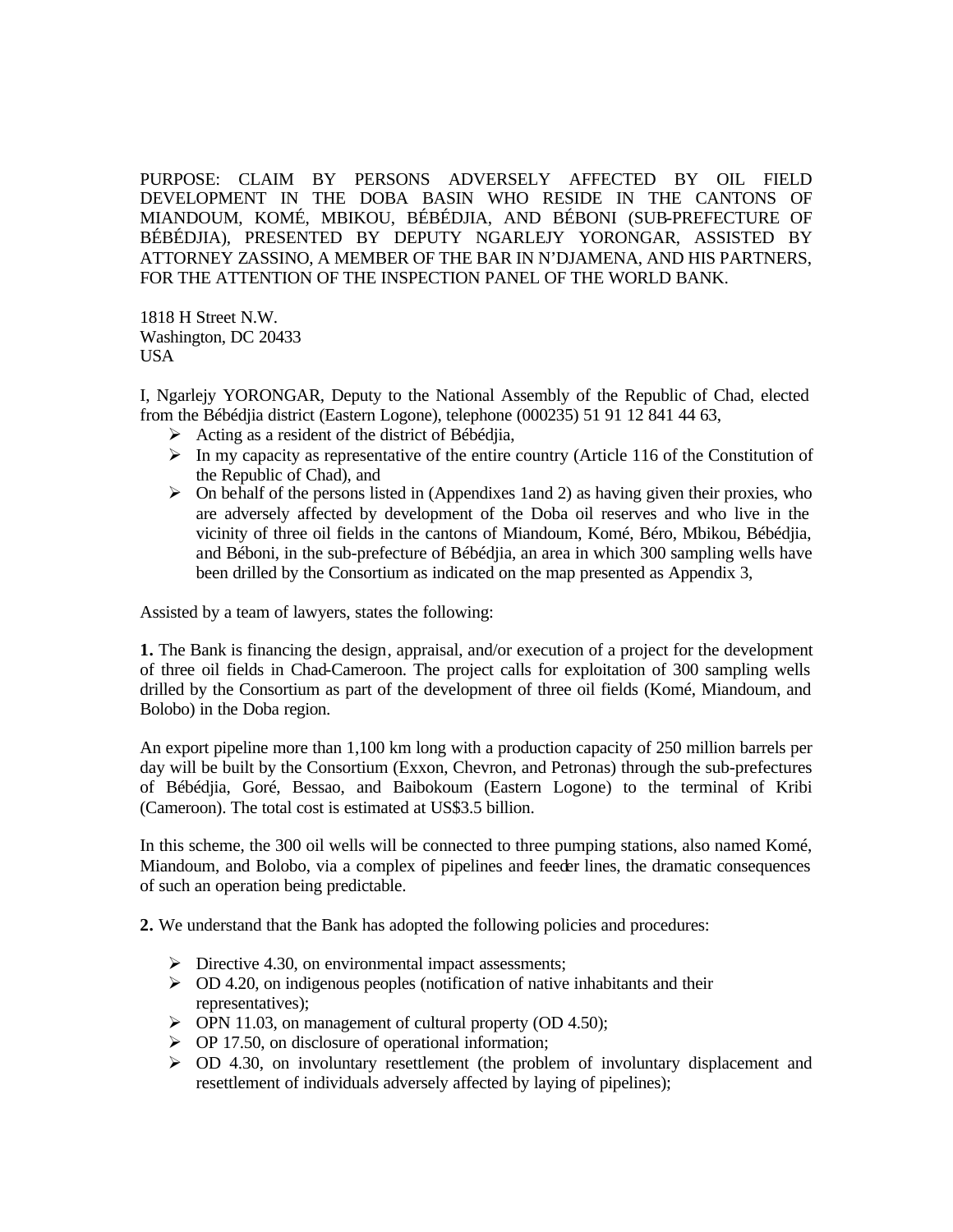- $\geq$  OD 4.04, on natural habitats (respect for the native peoples, their culture, usages and customs, sacred places, burial grounds, etc.);
- $\triangleright$  OP 17.57, on public consultation;
- $\geq$  OD 4.01, on assessment of environmental impact (study of the environmental impact on the production zone, respect for human rights, proper governance, and just and equitable compensation for persons adversely affected by pipeline routes);
- $\triangleright$  OP 10.04, on economic evaluation of investment operations;
- $\geq$  OD 13.05, on project supervision;
- $\triangleright$  OP 4.36, on forestry;
- $\triangleright$  OP 4.09, on pest management;
- $\triangleright$  OPN 11.03, on management of cultural property in Bank-financed projects (to be issued as OD 4.50 [sic], "Cultural Property");
- $\triangleright$  OD 10.70, on project monitoring and evaluation, etc.

**3.** Our rights and interests will be guaranteed if there is full respect for the directives, rules, conditionalities, recommendations, resolutions, and observations of the World Bank, etc.

Among other rights and interests are the rights to life, to a healthy environment, to fair and equitable compensation, to resettlement not far from our native soil, to work, to respect for our customs and our burial places, to nature, to land ownership recognized by the laws in force, to social well-being, to public consultation, to access to project-related information and the resources of the Fund for Joint Action on Local Initiatives (FACIL), to compassionate treatment, to consultation and coordination with our village associations and our representatives, to representation on the entity responsible for monitoring and surveillance of petroleum resources, etc.

**4.** The Bank has not followed its own rules and procedures, as indicated by the following acts. We allege that the World Bank participates in, indeed even encourages, violations of its own policies and procedures by the Consortium and the Government, as evidence of which we list certain carefully selected facts:

- $\triangleright$  It has ridden roughshod over legislation governing expropriation and the uprooting [of communities]; the laughably small quota assigned to the production zone bears little or no relation to the magnitude of the needs of this region and the size of its population. (A barrel of oil for a barrel of Chadian blood!)
- $\triangleright$  The compensation and indemnification plan fails to take account of [the loss of] medicinal plants. Directive 4.30, which deals with environmental impact assessments, ignores the 300 sampling wells drilled all over the oil production zone (OD 4.01). As far as the environmental impact assessment is concerned, the World Bank, the Government, and the Consortium have focused all their attention on the Chad-Cameroon pipeline. Consider the plight of the Ogoni people of Nigeria: the problems they have been left to face are those created by pipelines that link oil wells to pumping stations. It is at this level, and only this level, that the human, material, and environmental damage has been least bearable. Since the World Bank, the Government, and the Consortium refuse to carry out an environmental impact assessment at this level, the danger is inevitable. Because the danger exists all along the entire 1,100-km route of the Chad-Cameroon pipeline, the environmental impact assessment is unsatisfactory. So far neither the Consortium nor the Government has said a word about how they intend to pump oil from 300 wells through the three pumping stations in Komé, Miandoum, and Bolobo (subprefecture of Bébédjia). No environmental impact assessment; no compensation plan.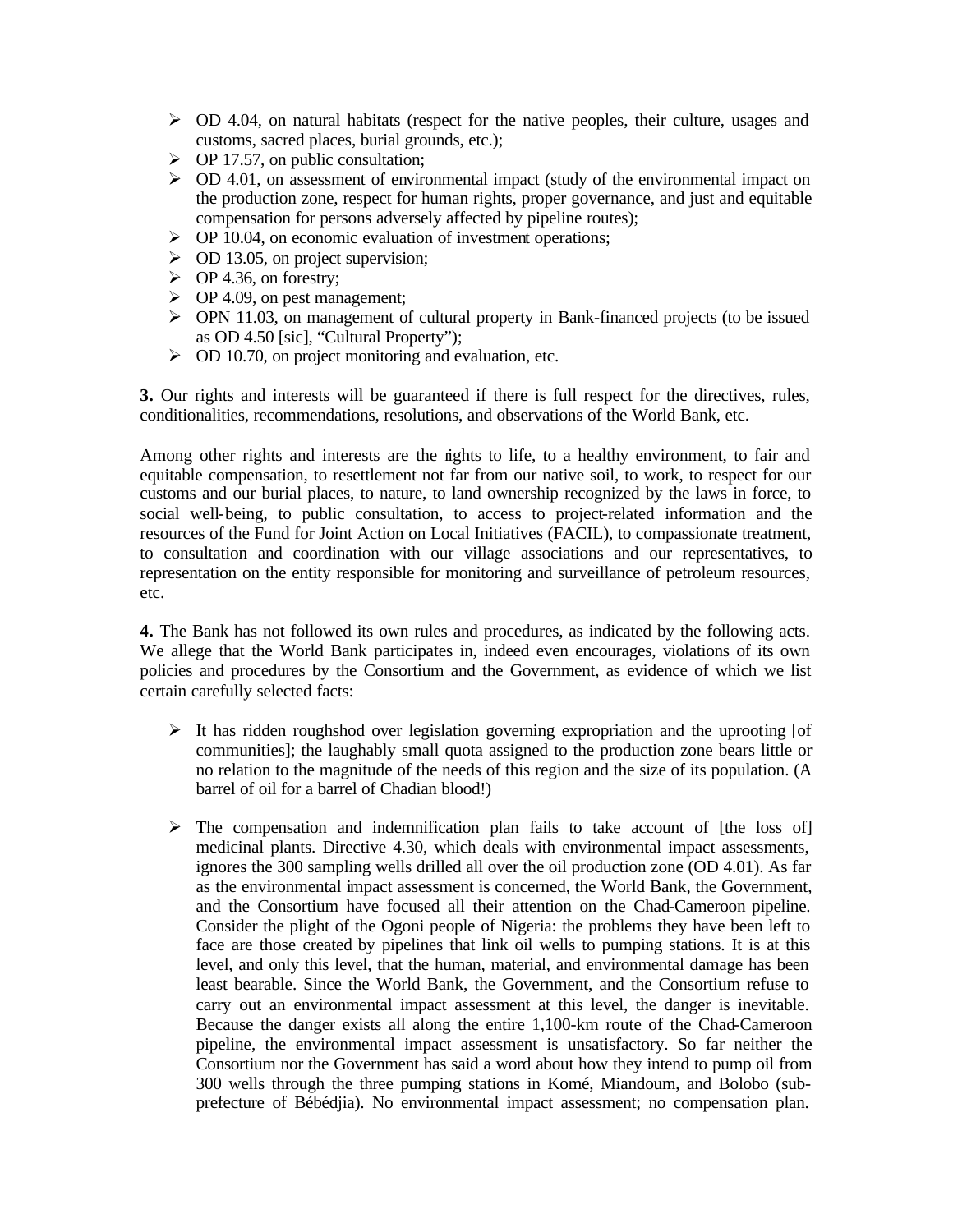The geological map shows that petroleum in the Doba basin is found from the border of Cameroon to the borders of the Central African Republic and Sudan. It crosses seven prefectures in the southern part of Chad, namely Eastern Logone, Western Logone, Tandjilé, Mayo-Kebbi, Moyen-Chari, Chari-Baguirmi, and Salamat, home to more than 4.5 million of the country's total population of 6 million. This is precisely the region that feeds Chad and the frontier populations of the neighboring countries. The breadbasket of Chad, this zone is the most densely populated, etc. The slightest pollution of surface water sources will inevitably lead to pollution of water tables, rivers, marshes, and watercourses down to Lake Chad. The same is true of the Sédigui, Bongor, Kyabé, and Salamat oil deposits. However, this lack of transparency regarding the environmental impact of the 300 oil sampling wells drilled by the Consortium, which are to be connected to the three pumping stations of Miandoum, Komé, and Bolobo, and also regarding the Sédigui (Kanem-Lac) production region, does not conceal the great ecological danger posed by the exploitation of Chadian oil. But then, again, why have the World Bank, the Consortium, and the Chadian authorities not answered these fundamental questions? As you are aware, the Doba basin oil production zone extends over seven prefectures (Eastern Logone, Western Logone, Tandjilé, Mayo-Kebbi, Moyen-Chari, Chari-Baguirmi, and Salamat), inhabited by more than 4.5 million of Chad's total population of 6 million. This is an area of heavy rainfall, where the gallery forest is flooded six months of the year, where population density is high, and where farming is highly developed (it is the breadbasket of Chad), etc. If there are breaks in the feeder lines and other pipelines from the oil wells because of a lack of safety measures and an environmental impact assessment, imagine how much damage will be caused. Each well needs at least 10 feeder lines to carry the crude to the pumping stations or terminal. In the sub-prefecture of Bébédjia and its environs alone, for example, the Consortium has drilled 300 wells. If you multiply these 300 wells by 10 feeder lines for each one, you will have 3,000 feeder lines in this district. Are the 80,000 to 100,000 people inhabiting this district to be displace or not? And where are they to be resettled? A pipeline expert who belongs to an environmental protection group writes in the journal *L'Autre Afrique*, No. 31, that along the Chad-Cameroon pipeline "*the capacity for detecting seepage with even the most sophisticated systems will still not prevent the escape of 10,000 liters of petroleum per day, undetected*." If we multiply the 300 pipelines leading from the 300 wells to the three pumping stations (Miandoum, Komé, and Bolobo) by 10,000 liters per day, we get three million liters of seepage of crude oil every day in this production region. In other words, its surface waters (consisting of flood waters and the waters of its rivers), polluted by three million liters of oil a day for six months, will empty into the Logone, the Pendé, the Nyan, the Mandoul, the Tandjilé, the Mayo-Kebbi, and the Chiari. These rivers, now polluted in their turn, will continue flowing into Lake Chad. As a result, not only Chad but also its neighboring States – Nigeria, Cameroon, Niger, etc. – will be contaminated.

 $\geq$  OD 4.20, on notification of native inhabitants and their representatives, was never complied with. Neither was OPN 11.03 (OD 4.50 [sic]), which deals with cultural property. The property referred to in this directive is not included in the categories eligible for compensation, although in the production region the property belongs to specific families who rent it, or make it available free of charge to third parties who farm it or use it to pasture livestock. Moreover, for some time now, the Chadian authorities, with the complicity of Consortium officials, have practiced a settlement policy favoring cattle farmers, whom they arm so they can occupy indigenous lands.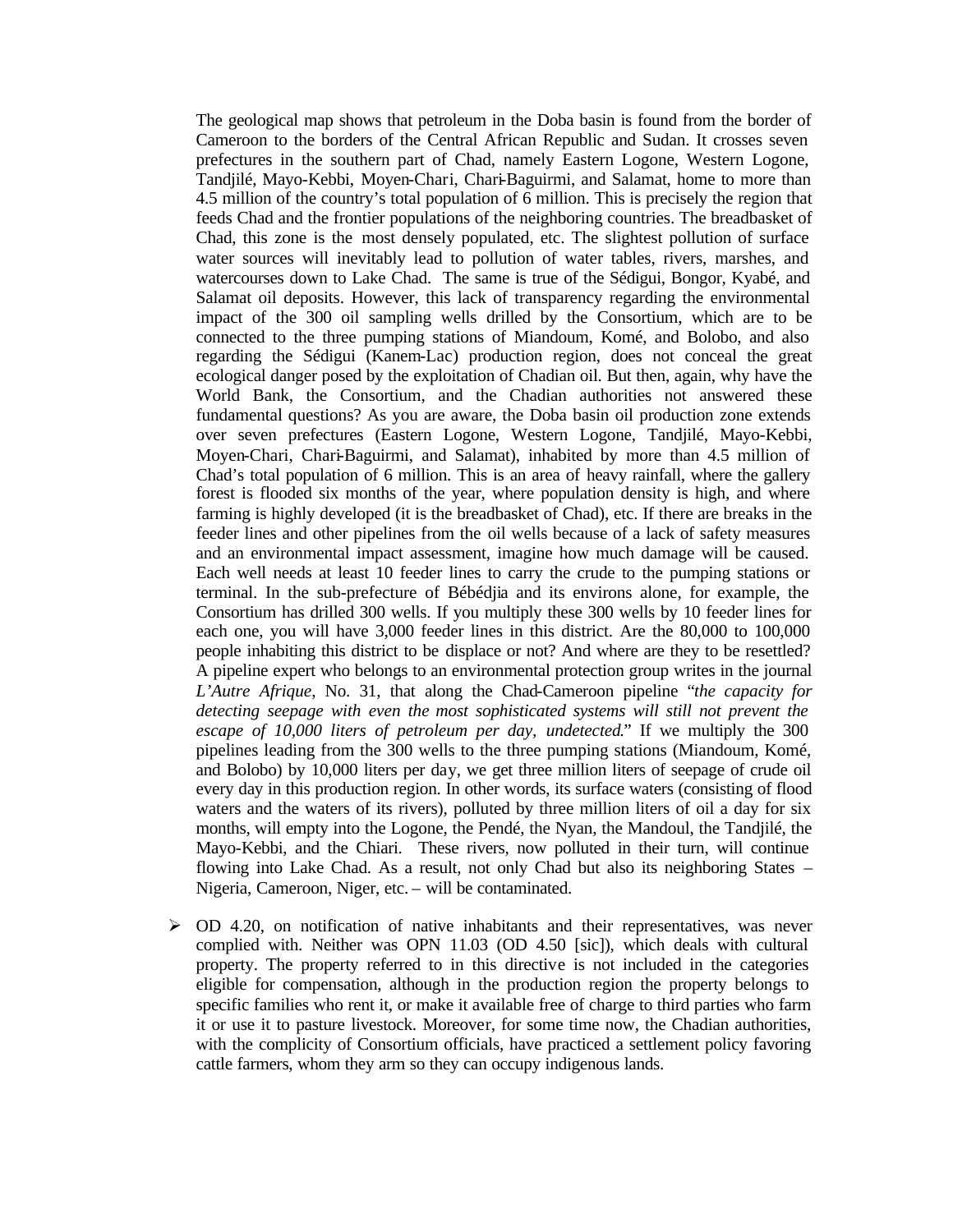- $\triangleright$  OP 17.50, on disclosure of operational information, has generated no more than a haphazard, uni-directional release of information, for the sole purpose of deceiving both the World Bank and international public opinion.
- $\triangleright$  Directive OD 4.30, on problems of involuntary displacement and resettlement of people who are adversely affected by projects, has not been complied with yet.
- ÿ Directive OD 4.04, on respect for native peoples, their nature, usages and customs, sacred sites, burial places, etc. has been completely ignored.
- $\triangleright$  Directive OP 17.57, on public consultation, has been honored only with a crude image (see film on the Chad-Cameroon Development Project: *View and Voice*, of May 25, 1999, by Winner and Associates, Los Angeles). The requirement for participation by grass-roots NGOs in projects financed by the World Bank has not been met; the only NGOs consulted were, for the most part, either created for the purpose in hand or commanded no allegiance in the production region. The obligation to take into account the observations of the people affected by the project when preparing and carrying out the environmental impact assessment was never met, etc.
- $\triangleright$  Directives on assessment of environmental impact specific to the zone affected by a project, in this case the production zone, where the 300 oil sampling wells have been drilled (see ESSO maps).
- $\triangleright$  Directives on respect for human rights have been ignored since 1990, the year when Mr. Idriss Déby took power in Chad (see CD-ROM with evidence of the massive violations of human rights in the production zone).
- $\triangleright$  Directives on proper governance have been put aside indefinitely, as evidenced by: the IGET International affair; trafficking in counterfeit currency, drugs, and dummy invoices; misappropriation of foreign aid, including that provided by Taiwan; purchase of weapons with money obtained from oil production in Chad).
- $\triangleright$  Directives on compensation of persons adversely affected by pipeline routes have been treated as nothing more than an excuse for fraud (e.g., the dealing in compensation lists, among them Mr. Gabriel Ndodjingar's in the canton of Komé), etc.
- $\triangleright$  Yet other directives have not been complied with: OPN 11.03, on management of cultural property (OD 4.50 [sic]); OP 17.50, on disclosure of operational information; OD 4.30, on involuntary resettlement (the problem of involuntary displacement and resettlement of persons adversely affected by pipeline routes); OD 4.04, on native habitats (respect for native peoples, their nature, usages and customs, sacred sites, burial places, etc.); OP 17.57, on public consultation; OD 4.01, on environmental impact assessment (specifically, an environmental impact study on the production zone), respect for human rights, proper governance, fair and equitable compensation for persons adversely affected by pipeline routes; OP 10.04, on economic evaluation of investment operations; OD 13.05, on project supervision; OP 4.36, on forestry; OP 4.09, on pest management; OP 11.03, on management of cultural property in projects funded by the World Bank, which is to be issued as OD 4.50 [sic], "Cultural Property"; and OD10.70, on project monitoring and evaluation, etc.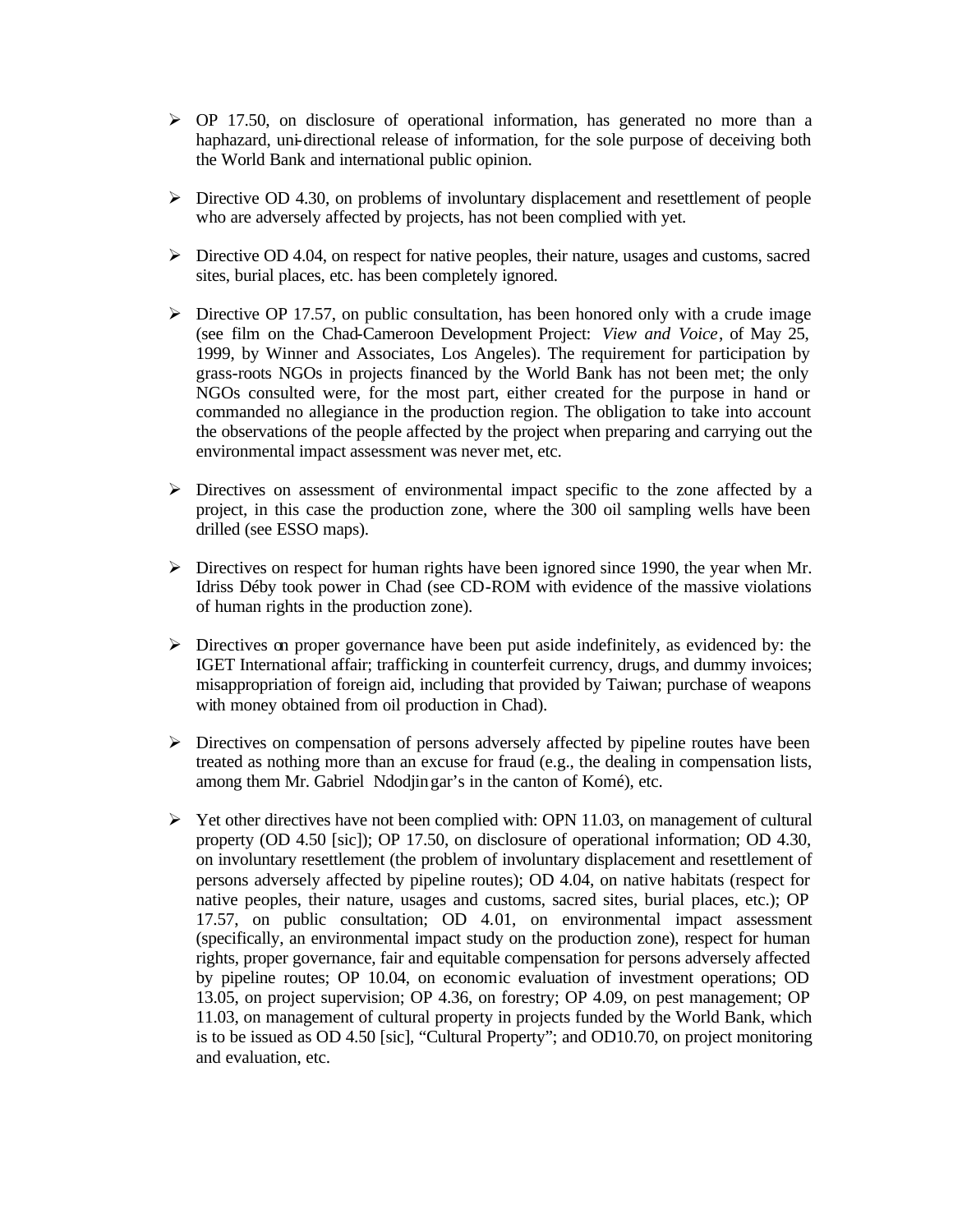**5.** We consider that our rights and interest have been, or are likely to be, directly harmed as a result of the Bank's action. This causes, or is likely to cause, the following types of damage, among others: pollution and degradation of the environment, expropriation without compensation, lack of respect for our usages and customs, nature, etc., violation of our human rights, bad governance reflected in the recent misappropriation of a premium of US\$2.5 million (CFAF 19 billion) and its use for the purchase of weapons with which to massacre us (see related documents), etc.

**6.** We hold the Bank accountable for what it has done and/or omitted to do in this case. If the Bank had taken our observations into account, we would not be in the present mess.

**7.** We have submitted evidence in our regular correspondence addressed to the President of the World Bank himself and various Bank departments to draw their special attention to the problems described above (see examples of related correspondence and documentation).

Furthermore, Deputy Ngarlejy YORONGAR, our constitutionally elected representative, took part in the following activities in 1999:

- ÿ Seminars organized by the World Bank in Paris, chaired by Mr. Jean-Louis Sarbib, Vice President of the World Bank for Africa, and by Mr. Patrice Dufour, the Representative of the World Bank in Paris.
- $\triangleright$  The meeting between World Bank President James D. Wolfensohn and NGO and media representatives in Paris. During this meeting, Mr. Wolfensohn invited Deputy Ngarlejy YORONGAR to visit the Bank's headquarters in Washington to discuss the case. However, there has been no follow-up on this invitation to date.
- $\triangleright$  The teleconference, organized at the instigation of Deputy YORONGAR, with the seven World Bank directors in charge of the Chad petroleum matter, among them Mr. Serge Michailof, at that time the Country Director for Chad.
- $\triangleright$  Meetings in N'Djaména with successive World Bank missions, whose different leaders included the Country Director for Chad and the Director General [sic] of the World Bank.
- ÿ Seminars in Donia in January 1998 and Bébédjia in April 1999, with the participation of representatives of the World Bank, the Government, and the Consortium (see Resolutions, Recommendations, and Declaration), etc.

Except for vague responses from aides to World Bank President James D. Wolfensohn, all memoranda, letters, observations, and evidence presented in the course of these seminars and meetings were ignored. Instead, the World Bank concentrated on using its reputation and influence to ensure the project went ahead, to the detriment of the local communities affected and of Chad itself (see related letter from Mr. Jean-Louis Sarbib).

**8.** We have received a number of evasive replies from Messrs. Serge Michailof and Jacques ???? Calderisi, who were in charge of operations for the World Bank, but we are not satisfied with them. Besides being vague and evasive, they have not only produced no follow-up action but have failed to influence the behavior on the ground of either the Government of Chad or the Consortium (see samples of the replies received).